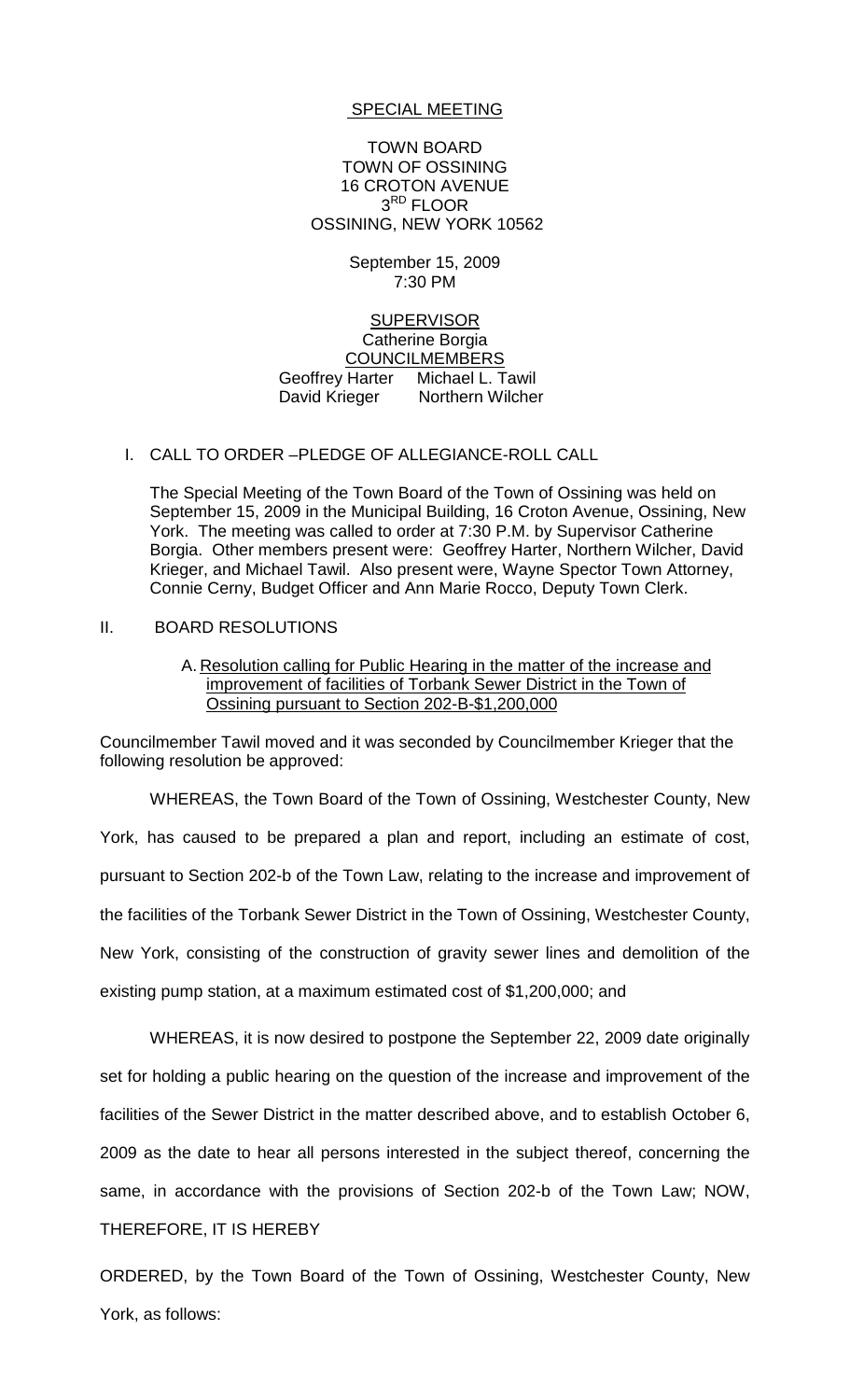Section 1. A public hearing will be held at the Town Hall, 16 Croton Avenue in Ossining, New York, in said Town, on October 6, 2009, at 7:30 o'clock P.M., prevailing time, on the question of the increase and improvement of the facilities of the Torbank Sewer District in the Town of Ossining, Westchester County, New York, in the manner described in the preambles hereof, and to hear all persons interested in the subject thereof, concerning the same, and to take such action thereon as is required or authorized by law.

Section 2. The Town Clerk is hereby authorized and directed to cause a copy of the Notice of Public Hearing hereinafter provided to be published once in the Journal News, the official newspaper, and also to cause a copy thereof to be posted on the sign board of the Town, such publication and posting to be made not less than ten, nor more than twenty, days before the date designated for the hearing.

Section 3. The notice of public hearing shall be in substantially the following form:

# NOTICE OF PUBLIC HEARING

NOTICE IS HEREBY GIVEN that the Town Board of the Town of Ossining, Westchester County, New York, will meet at the Town Hall, 16 Croton Avenue in Ossining, New York, in said Town, on October 6, 2009, at 7:30 o'clock P.M., prevailing time, for the purpose of conducting a public hearing in relation to the proposed increase and improvement of the facilities of the Torbank Sewer District in said Town, consisting of the construction of gravity sewer lines and demolition of the existing pump station, at a maximum estimated cost of \$1,200,000.

At said public hearing said Town Board will hear all persons interested in the subject matter thereof.

Dated:Ossining, New York,

 $\_$ , 2009.

BY ORDER OF THE TOWN BOARD OF THE TOWN OF OSSINING, WESTCHESTER COUNTY, NEW YORK

\_\_\_\_\_\_\_\_\_\_\_\_\_\_\_\_\_\_\_\_\_\_\_\_\_\_\_\_\_\_\_\_\_

Town Clerk

Section 4. This Order shall take effect immediately.

Motion Carried: Unanimously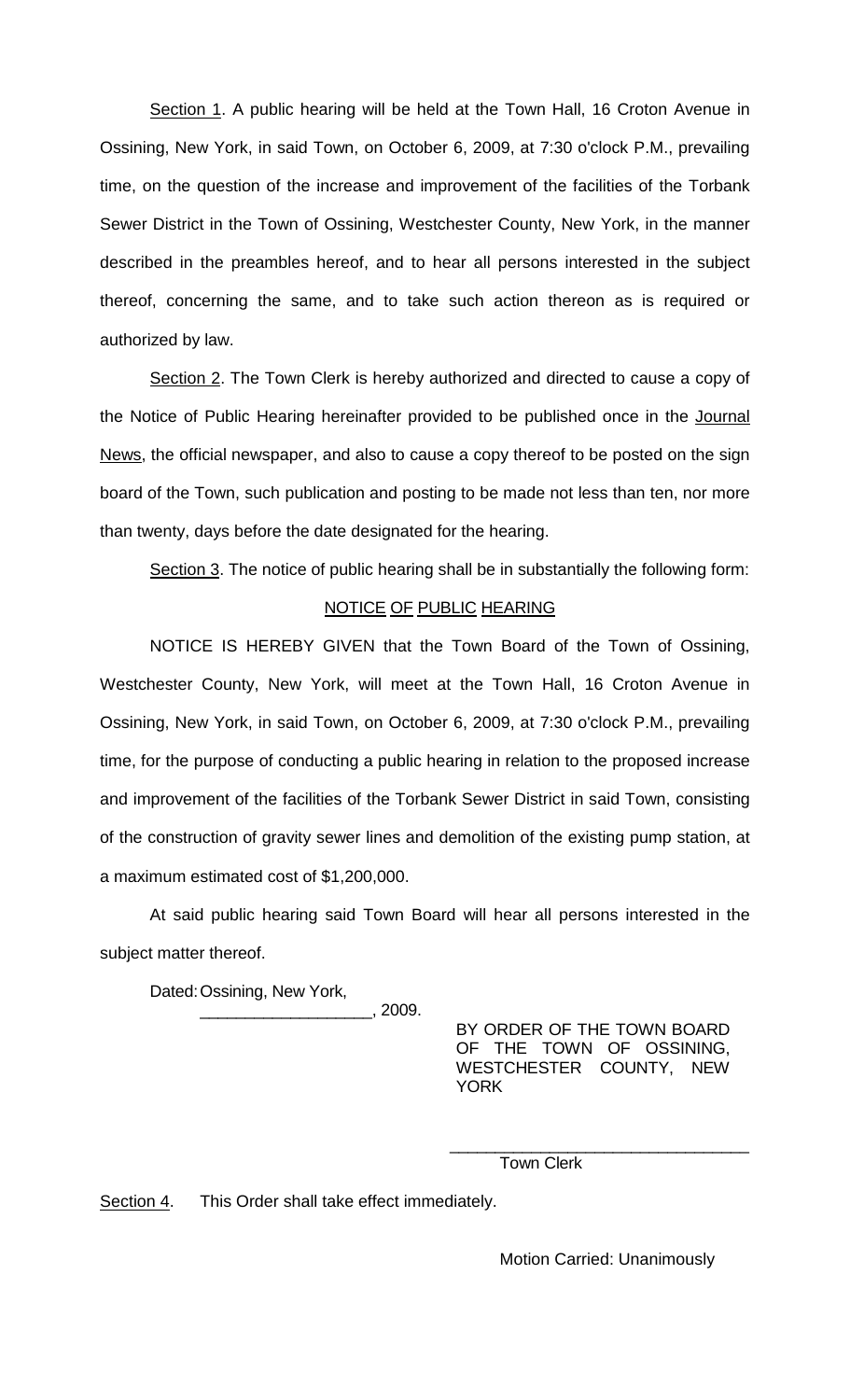## B. Resolution calling for Public Hearing in the matter of the increase and improvement of facilities of Stormytown Sewer District in the Town of Ossining pursuant to Section 202-B:-\$2,000,000

Councilmember Tawil moved and it was seconded by Councilmember Krieger that the following resolution be approved:

WHEREAS, the Town Board of the Town of Ossining, Westchester County, New York, has caused to be prepared a plan and report, including an estimate of cost, pursuant to Section 202-b of the Town Law, relating to the increase and improvement of the facilities of the Stormytown Sewer District in the Town of Ossining, Westchester County, New York, consisting of the construction of gravity sewer lines and demolition of the existing pump station, at a maximum estimated cost of \$2,000,000; and

WHEREAS, it is now desired to postpone the September 22, 2009 date originally set for holding a public hearing on the question of the increase and improvement of the facilities of the Sewer District in the matter described above, and to establish October 6, 2009 as the date to hear all persons interested in the subject thereof, concerning the same, in accordance with the provisions of Section 202-b of the Town Law; NOW, THEREFORE, IT IS HEREBY

ORDERED, by the Town Board of the Town of Ossining, Westchester County, New York, as follows:

Section 1. A public hearing will be held at the Town Hall, 16 Croton Avenue in Ossining, New York, in said Town, on October 6, 2009, at 7:30 o'clock P.M., prevailing time, on the question of the increase and improvement of the facilities of the Stormytown Sewer District in the Town of Ossining, Westchester County, New York, in the manner described in the preambles hereof, and to hear all persons interested in the subject thereof, concerning the same, and to take such action thereon as is required or authorized by law.

Section 2. The Town Clerk is hereby authorized and directed to cause a copy of the Notice of Public Hearing hereinafter provided to be published once in the Journal News, the official newspaper, and also to cause a copy thereof to be posted on the sign board of the Town, such publication and posting to be made not less than ten, nor more than twenty, days before the date designated for the hearing.

Section 3. The notice of public hearing shall be in substantially the following form: